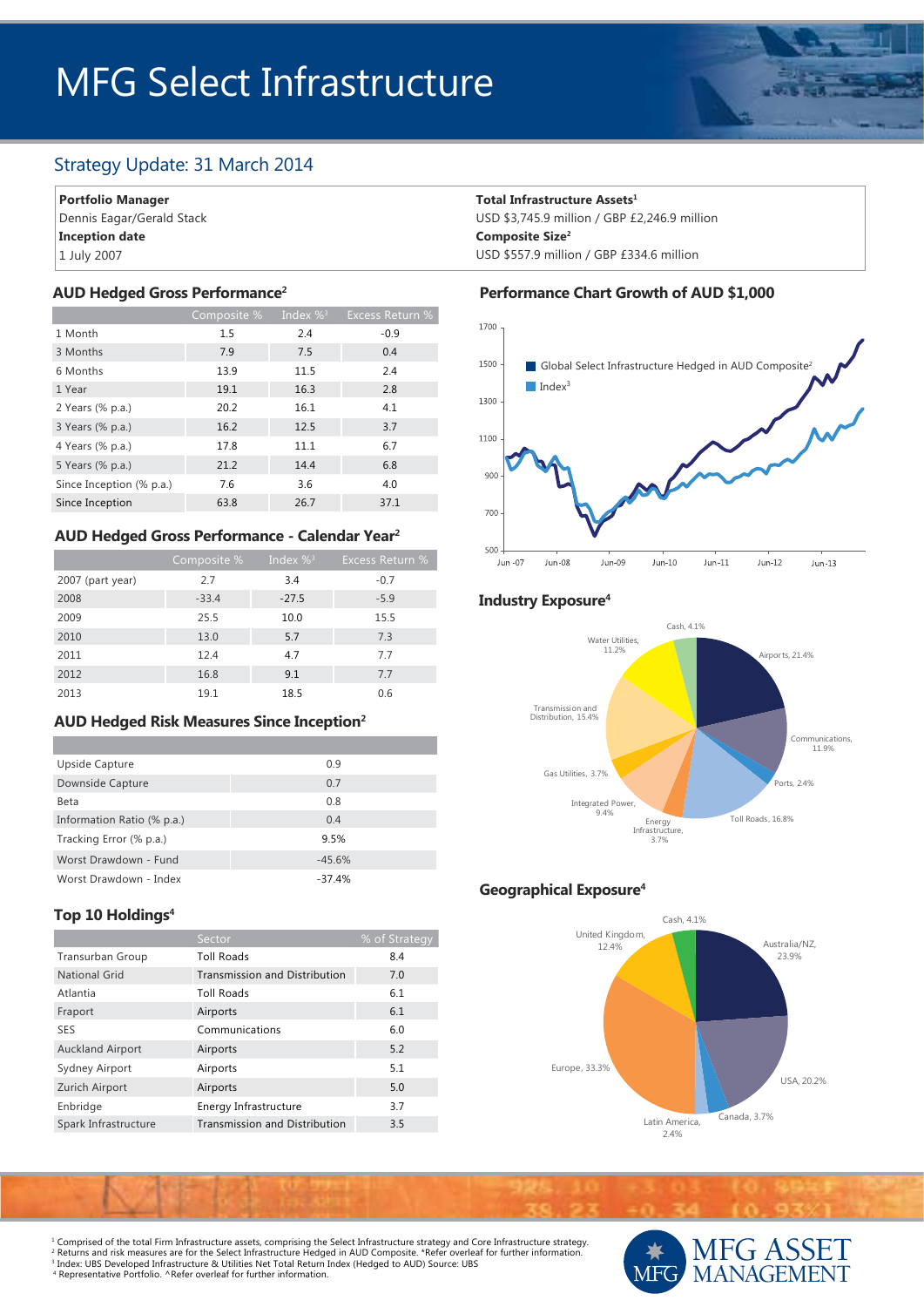## **Performance**

During the March 2014 quarter, the MFG Select Infrastructure strategy (the Strategy) generated a return before fees of 7.9%, marginally better than the benchmark UBS Infrastructure & Utilities Index. This brought the 1 year return for the Strategy to 19.1%, 2.8% better per annum than the benchmark index.

During the quarter, the sector exposures of the Strategy remained relatively stable with approximately 60% of the Strategy invested in infrastructure stocks, e.g. toll roads, airports, ports and communications assets while 40% was invested in energy and water utilities.

A key feature of the approach used by Magellan in managing the Strategy is the way we define the universe of potential investments for the Strategy. Magellan has adopted a conservative definition of the universe of listed infrastructure investments. We did so because we believe that is the appropriate risk management strategy to provide investors with their desired outcome, i.e. returns that have low correlation with other asset classes and the economic cycle but with inherent inflation linkages. Over the medium term, we expect this universe will generate real returns of approximately 5% to 6% pa.

As we have discussed previously, one area where Magellan's approach to defining the investable universe is clearly evident is in the electricity generation sector where Magellan excludes any stock that has a material, i.e. more than 25% of earnings, exposure to unregulated power generation. We do so because we believe the earnings of such companies can be significantly impacted by the economic cycle and, therefore, likely to be strongly correlated to the performance of broader equity markets. Separately, we also exclude the Japanese regulated electricity utilities from the investable universe because we believe that the regulatory regime in Japan does not provide investors with an appropriate protection in all market conditions. As discussed below, the relative performance of the Strategy during the March 2014 quarter was influenced by both these asset classes.

On a regional basis, returns during the quarter were solid across all the Strategy's exposures except the small Latin American holding (a Chilean water utility) as highlighted in the following graph.



#### **Figure 1:** Regional Returns, March Quarter 2014

Returns from the Strategy's sector exposures were also excellent across all the sectors except Ports where the Ukraine crisis had a material impact on the Strategy's two European port holdings.





The best performing stocks in the Strategy during the quarter included Italian toll road company SIAS, which generated a Total Shareholder Return (TSR) of 21.0%, US electricity transmission company ITC (TSR of 17.4%), UK water company United Utilities (+17.3%), European satellite company SES (+15.2%) and another Italian toll road company Atlantia (+14.4%). The only meaningful detractors from performance for the quarter were Dutch oil & chemical tank storage company Vopak (TSR of -4.7%) and US gas utility Southwest Gas (-3.8%) which had seen very strong share price growth in previous quarters.

In regard to stocks excluded from the Magellan defined listed infrastructure investment universe but included in commonly used benchmarks, two distinct trends were observed during the quarter. Firstly, stocks significantly exposed to unregulated power generation generally performed strongly during the quarter. Examples included Italian utility Enel SpA (TSR of +29.4% for the quarter), Electricidade de Portugal SA (+26.3%), US utilities Exelon (+23.8%) and Edison International (+23.1%) and French utility GDF Suez (+16.2%). These stocks have been very unhappy places to invest in previous years, e.g. Exelon's TSR for the 3 years ended 31 December 2013 was -23.3% while GDF Suez's was -19.6%. In contrast to the strong performance of the market generally, Japanese stocks again performed very poorly generating an average TSR of -6.5% for the quarter. Japanese electricity utilities were particularly poor including Hokkaido Electric Power (TSR of -27.9%), Tokyo Electric Power (-19.5%) and Kansai Electric Power (-12.4%).

# **Portfolio**

During the quarter only one change was made to the constituent stocks in the Strategy being the inclusion of US company Crown Castle International (CCI). CCI owns networks of towers in the USA & Australia that are primarily involved in the rebroadcasting of mobile telephony. It has recently transitioned into a REIT structure, a defining catalyst for Magellan to include the stock in the strategy. The inclusion of CCI meant there were 31 stocks in the Strategy at the end of March 2014.

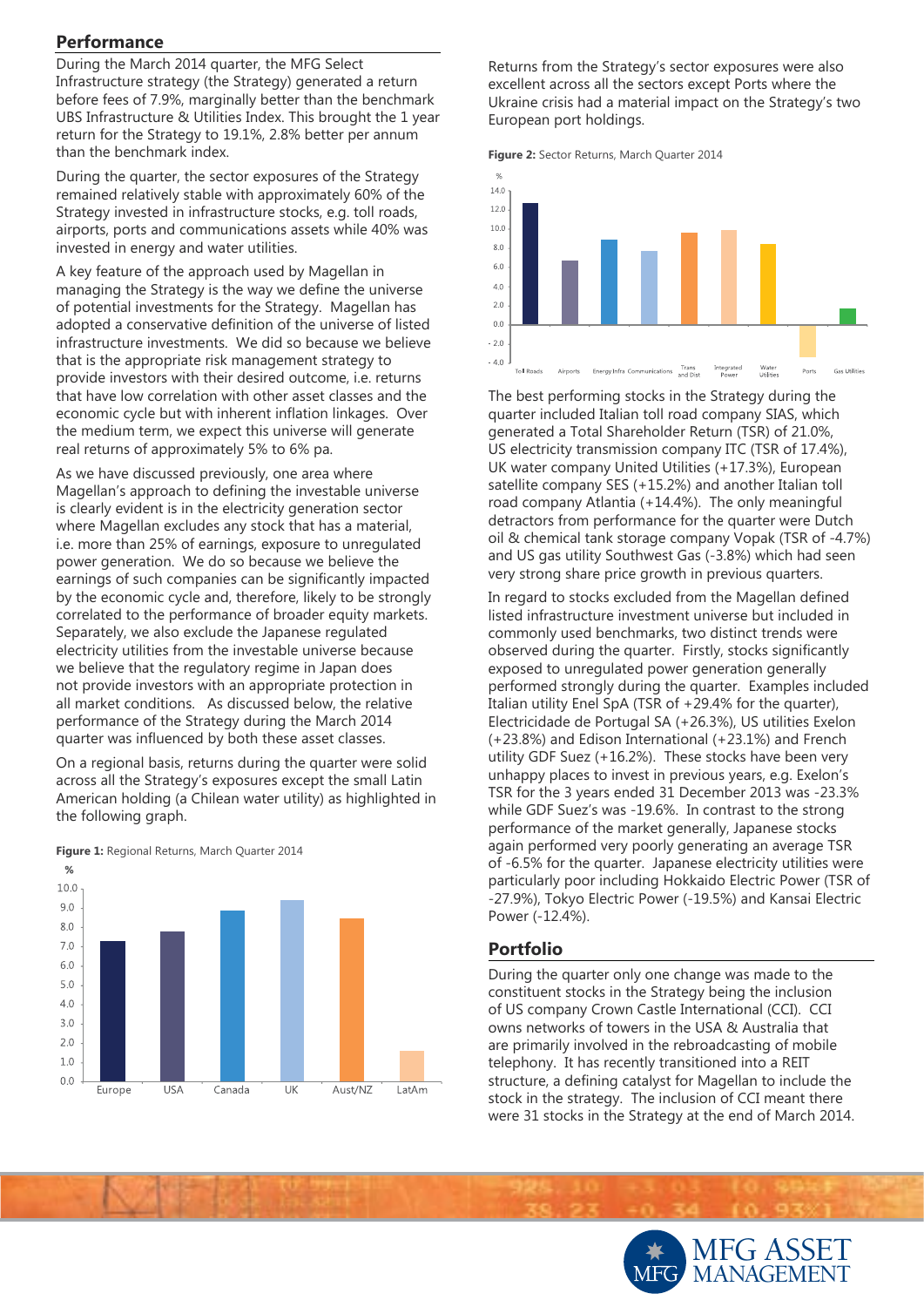During the quarter the weighting of the Strategy's exposures across sectors and regions did not change materially. Utility stocks were approximately 40% of the portfolio while the European exposures made up 35% of the Strategy of which 24% were in northern European stocks.

## **Magellan's Views on Regulation**

Regulated utilities often get a pretty 'boring' wrap, namely that the reliable, but not exactly 'mouth-watering', returns mean that the asset class is treated somewhere between a bond and a typical equity asset. We hold no major issues with this broad view of regulated assets on the risk and return spectrum. However, as you look around the world, we see huge differences in the quality of the regulation and the resultant risk and return of this 'bond-proxy'. In our view, such a high level view of regulated utilities is disingenuous and overlooks the significant differences in the risks associated with different regimes.

In our investment analysis process, we spend a lot of time trying to understand the dynamics of risk and return in the various regulatory regimes. In our thinking, the keys to a good regulatory regime come down to the fairness of the financial returns allowed by the regulator, the consistency of the rules for determining allowed returns, the transparency of the regulatory framework, and the governance of process.

#### Fairness of Financial Returns

Acceptable returns are what most investors seek from regulated utilities (along with low risk). The returns don't have to be astronomical, but they do need to be in the right ball-park. In fact, returns that are too high are likely to create risks down the road as 'over-earning' will likely get corrected at some point in the future.

To provide some context to the discussion, we highlight two regulatory regimes where returns have been adequate over a number of years. Firstly, the USA, which we note has had a reasonably consistent level of returns handed down by the 52 State and Federal regulatory commissions. These have provided an average return on equity of 10% or more over three decades, trending higher at times of high interest rates. Investors can be confident that, through the cycle, the majority of assets in this region will have an opportunity to generate acceptable returns.





**Source:** Regulatory Research Associates and Edison Electric Institute

As we now turn to Australia which, as a newer regulatory regime has less history, we note that the returns approved by the regulator have been attractive, but have seen significant declines in the post-GFC period. While, in our view, the allowed financial returns are pushing the lower bounds of a 'fair-return', the decline is due to the decline in the bond yield (which weighs heavily in setting returns in the Australian regulatory regime). In the fullness of time, we have confidence that the risk spread (between the government bond yield and utility returns) will remain intact and that normalising of bond yields to historic averages will be fully reflected in allowed regulatory returns.





**Source:** Australian Energy Regulator, Magellan Asset Management Limited Jul-02 Jul-03 Jul-04 Jul-05 Jul-06 Jul-07 Jul-08 Jul-09 Jul-10 Jul-11 Jul-12 Jul-13

When comparing the outcomes of the two regions, it's clear that the USA returns have been more stable through time. This in part reflects the preference of the US regulators to provide more stable returns that don't move as much with the prevailing level of bond rates. We normally have a preference for stable returns, provided the absolute level is fair given the underlying risks.

#### Predictability

The attraction of investing in regulated utilities is the predictability of their earnings. This requires the regulatory regime to be both consistent and transparent.

Consistency of approach is important. We prefer to invest in regulatory regimes that offer us reliability in both the rules and the application in decisions. Clearly, in an asset that is designed to offer reliable returns, the need for consistency ranks highly. We seek situations where we believe we have a high probability of estimating where regulated returns are likely to move over time. In the above examples of the USA and Australia, we have a high conviction of where returns are likely to trend over time due to the consistency of the regulatory approach.

Consistency also comes through in the length that applies to setting regulatory returns. Regimes such as the UK now offer fairly long-regulatory cycles of 5-8 years providing confidence on the profile of long-term regulated returns.

In order for us to feel comfortable about an investment in regulated utilities, we need to at least have an understanding of the regulatory system and how returns are derived. This means that, even if returns are consistent, we also need to have an understanding of how returns are set.